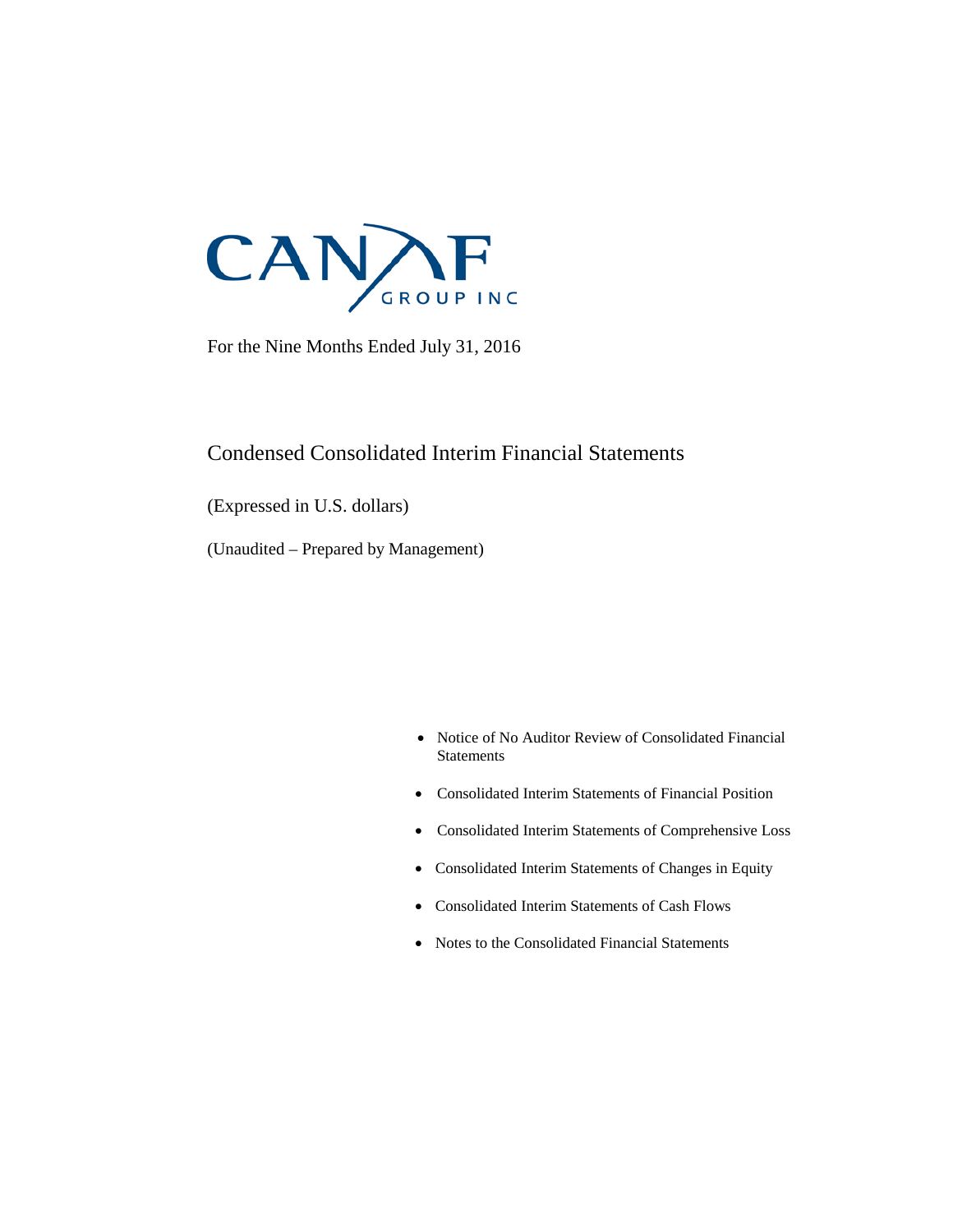#### **NOTICE OF NO AUDITOR REVIEW OF CONSOLIDATED INTERIM FINANCIAL STATEMENTS**

Under National Instrument 51-102, Part 4, subsection 4.3(3), if an auditor has not performed a review of the consolidated interim financial statements, they must be accompanied by a notice indicating that the financial statements have not been reviewed by an auditor.

The accompanying unaudited consolidated interim financial statements of Canaf Group Inc. for the period ended July 31, 2016 have been prepared by management and approved by the Audit Committee and the Board of Directors of the Company and are the responsibility of the Company's management.

The Company's independent auditor has not performed a review of these consolidated interim financial statements in accordance with the standards established by the Canadian Institute of Chartered Accountants for a review of consolidated interim financial statements by an entity's auditor.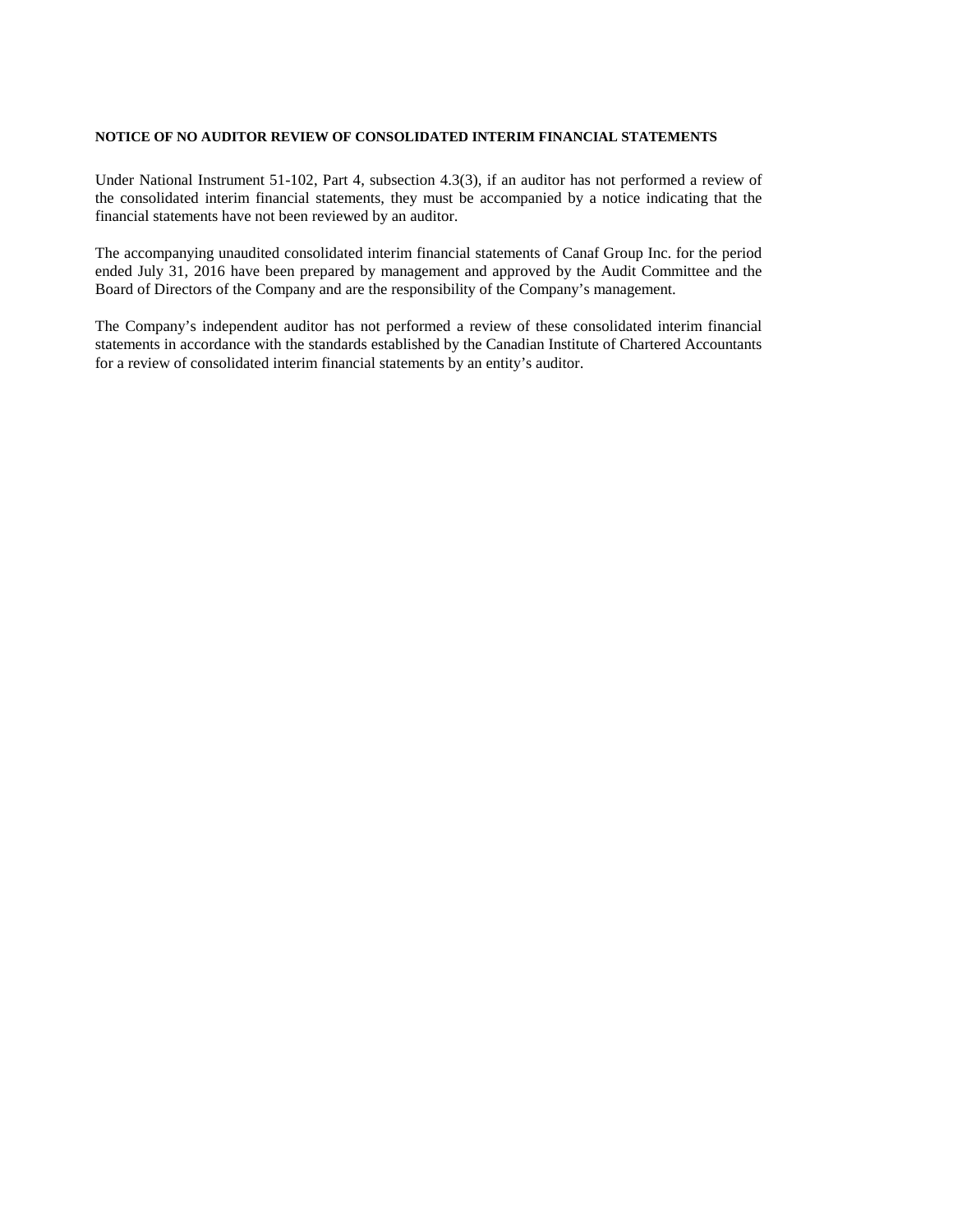### Consolidated Interim Statements of Financial Position

(Expressed in U.S. Dollars)

(Unaudited)

|                                              | Note       | July 31,<br>2016<br>\$ | October 31,<br>2015<br>\$ |
|----------------------------------------------|------------|------------------------|---------------------------|
| $\sqrt{2}$<br><b>ASSETS</b>                  |            |                        |                           |
| <b>CURRENT</b>                               |            |                        |                           |
| Cash                                         |            | 772,784                | 881,322                   |
| <b>Trade Receivables</b>                     | 14         | 513,819                | 694,907                   |
| <b>Sales Tax Receivable</b>                  | 4          | 4,670                  | 22,121                    |
| Inventories                                  | 5          | 167,974                | 512,000                   |
| Prepaid Expense and Deposits                 |            | 26,389                 | 26,761                    |
|                                              |            | 1,485,636              | 2,137,111                 |
| NON-CURRENT<br>Property, Plant and Equipment | $\sqrt{6}$ | 1,237,226              | 1,375,113                 |
| Intangible                                   |            | 1                      | 1                         |
|                                              |            | 2,722,863              | 3,512,225                 |
| <b>LIABILITIES</b>                           |            |                        |                           |
| <b>CURRENT</b>                               |            |                        |                           |
| Trade and Other Payables                     | 7          | 508,839                | 761,276                   |
| Sales Tax Payable                            |            | 13,295                 |                           |
| Income Taxes Payable                         |            | 41,380                 | 49,515                    |
| <b>Current Portion of Bank Loan</b>          | 8          | 85,230                 | 341,278                   |
|                                              |            | 648,744                | 1,152,069                 |
| NON-CURRENT                                  |            |                        |                           |
| <b>Bank Loan</b>                             | 8          | 664,816                | 608,859                   |
| Deferred Tax Liability                       |            | 131,668                | 120,258                   |
|                                              |            | 1,445,228              | 1,881,186                 |
| <b>SHAREHOLDERS' EQUITY</b>                  |            |                        |                           |
| Share Capital                                | 9          | 8,079,463              | 8,079,463                 |
| Accumulated Other Comprehensive Loss -       |            |                        |                           |
| Foreign Currency Translation Reserve         |            | (1,416,059)            | (1,378,574)               |
| Deficit                                      |            | (5,385,769)            | (5,069,850)               |
|                                              |            | 1,277,635              | 1,631,039                 |
|                                              |            | 2,722,863              | 3,512,225                 |
|                                              |            |                        |                           |

Nature of Operations (Note 1) Economic Dependence (Note 14) Commitment (Note 15) Segment Information (Note 16)

The accompanying notes are an integral part of the consolidated financial statements.

Approved on Behalf of the Board:

"Christoper Way" "Christopher Way, Director" ("Kevin Corrigan" ("Kevin Corrigan" ("Kevin Corrigan" ("Kevin Corrigan" ("Kevin Corrigan" ("Kevin Corrigan" ("Kevin Corrigan" ("Kevin Corrigan" ("Kevin Corrigan" ("Kevin Corriga Christopher Way, Director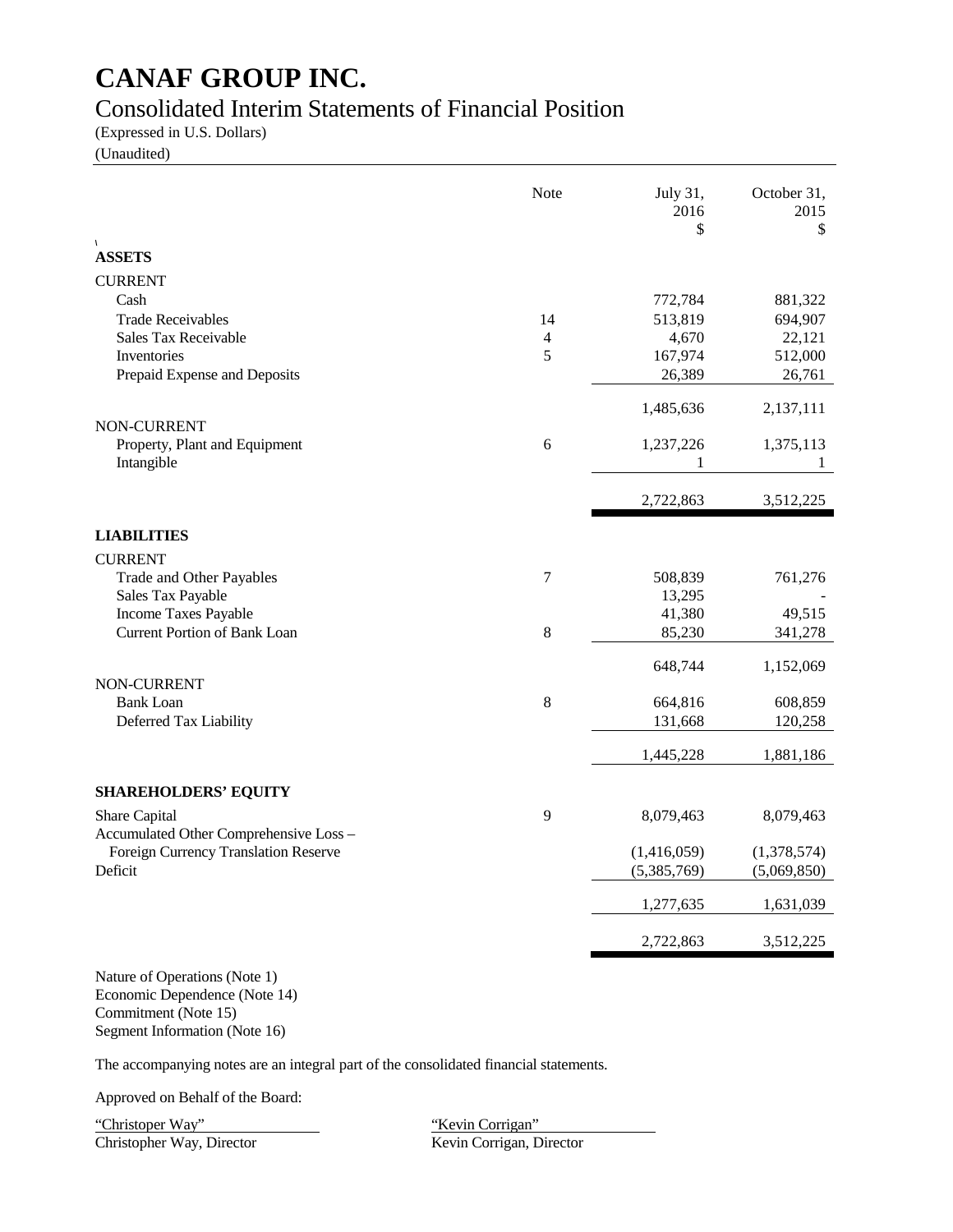# Consolidated Interim Statements of Comprehensive Income

(Expressed in U.S. Dollars)

(Unaudited)

|                                                                                         |              | Three Months Ended<br>July 31,<br>2016<br>2015 |                        | 2016                   | Nine Months Ended<br>July 31,<br>2015 |
|-----------------------------------------------------------------------------------------|--------------|------------------------------------------------|------------------------|------------------------|---------------------------------------|
|                                                                                         | <b>Notes</b> | \$                                             | \$                     | \$                     | \$                                    |
| <b>SALES</b><br><b>COST OF SALES</b>                                                    | 12           | 1,126,582<br>1,027,616                         | 2,075,219<br>1,946,994 | 2,907,198<br>2,898,329 | 8,162,896<br>7,361,595                |
| <b>GROSS PROFIT</b>                                                                     |              | 98,966                                         | 128,225                | 8,869                  | 801,301                               |
| <b>EXPENSES</b>                                                                         |              |                                                |                        |                        |                                       |
| General and Administrative<br>Interest on Bank Loan                                     | 13           | 86,452<br>17,288                               | 106,270<br>26,421      | 263,129<br>55,661      | 363,680<br>52,692                     |
|                                                                                         |              | (103,740)                                      | (132, 691)             | (318,790)              | (416,372)                             |
| <b>INCOME (LOSS) BEFORE OTHER ITEM</b>                                                  |              | (4,774)                                        | (4, 466)               | (309, 921)             | 384,929                               |
| <b>Interest Income</b>                                                                  |              | 2,848                                          | 2,922                  | 4,921                  | 6,598                                 |
| <b>INCOME (LOSS) BEFORE INCOME TAXES</b>                                                |              | (1,926)                                        | (1,544)                | (305,000)              | 391,527                               |
| <b>Income Taxes</b>                                                                     |              | 21,871                                         | (44, 357)              | (10, 919)              | (183, 469)                            |
| NET INCOME (LOSS) FOR THE PERIOD                                                        |              | 19,945                                         | (45,901)               | (315,919)              | 208,058                               |
| <b>OTHER COMPREHENSIVE INCOME</b><br>Foreign Currency Translation Income (Loss)         |              | 28,437                                         | (107, 352)             | (37, 485)              | (292, 577)                            |
| NET COMPREHENSIVE<br><b>INCOME (LOSS) FOR THE PERIOD</b>                                |              | 48,382                                         | (153, 253)             | (353, 404)             | (84,519)                              |
| <b>BASIC AND DILUTED</b><br><b>EARNINGS PER SHARE</b>                                   |              | 0.00                                           | (0.00)                 | (0.00)                 | (0.00)                                |
| <b>WEIGHTED AVERAGE NUMBER OF</b><br><b>COMMON SHARES OUTSTANDING -</b><br><b>BASIC</b> |              | 47,426,195                                     | 47,426,195             | 47,426,195             | 47,426,195                            |
| WEIGHTED AVERAGE NUMBER OF<br><b>COMMON SHARES OUTSTANDING -</b><br><b>DILUTED</b>      |              | 47,426,195                                     |                        | 47,426,195 47,426,195  | 47,426,195                            |

The accompanying notes are an integral part of the consolidated financial statements.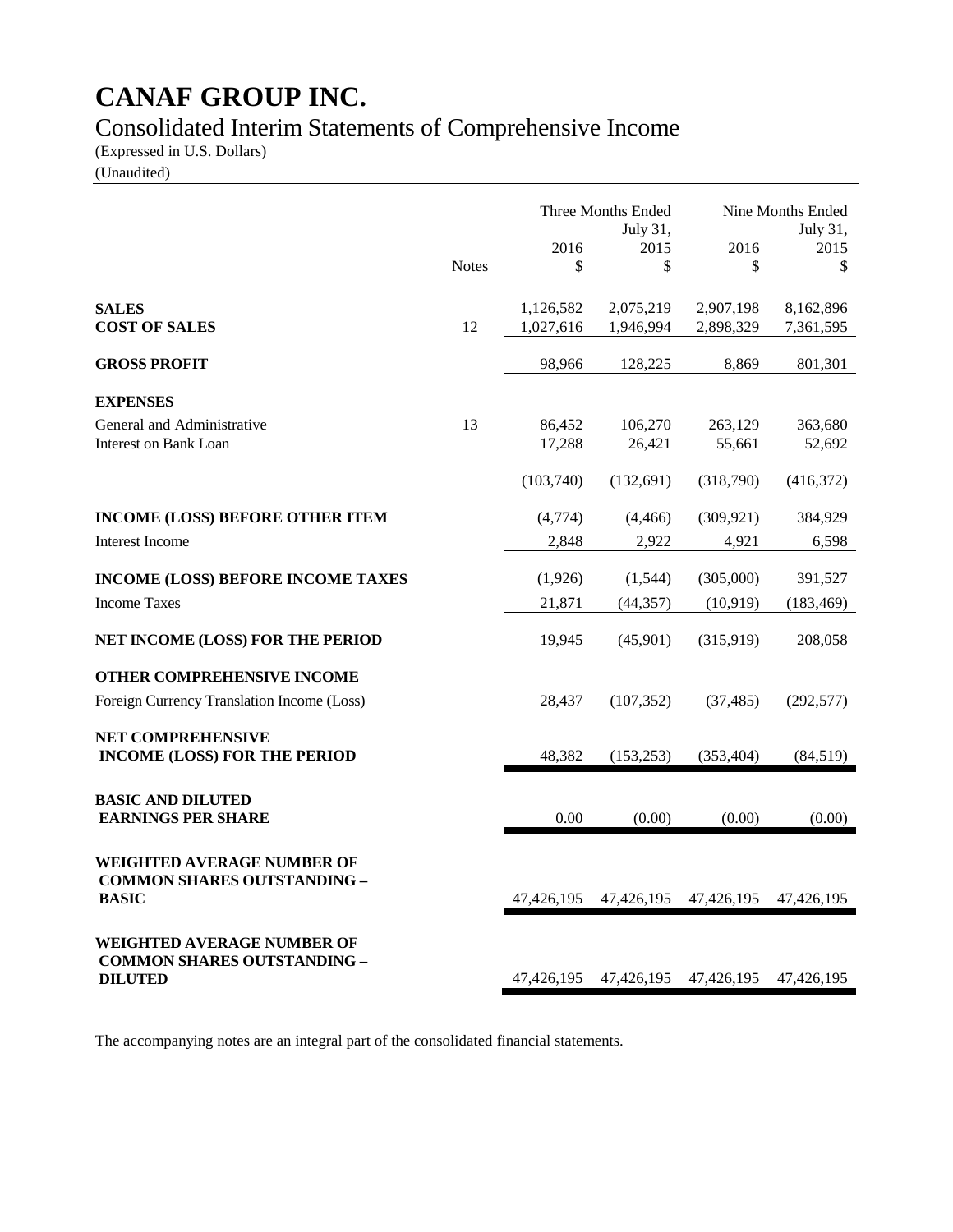# **CANAF GROUP INC.** Consolidated Interim Statements of Changes in Equity

(Expressed in U.S. Dollars)

(Unaudited)

|                                                                | Number of<br><b>Common Shares</b> | <b>Share Capital</b><br>\$ | Reserve for<br><b>Stock Options</b><br>S | Foreign<br>Currency<br>Translation<br>Reserve<br>S | Deficit<br>J | Total<br>Shareholders'<br>Equity |
|----------------------------------------------------------------|-----------------------------------|----------------------------|------------------------------------------|----------------------------------------------------|--------------|----------------------------------|
| Balance, October 31, 2014                                      | 47,426,195                        | 8,079,463                  |                                          | (964, 914)                                         | (5,198,292)  | 1,916,257                        |
| Net Income for the Period<br>Foreign Currency Translation Loss |                                   |                            |                                          | (292, 577)                                         | 208,058      | 208,058<br>(292, 577)            |
| <b>Balance, July 31, 2015</b>                                  | 47,426,195                        | 8,079,463                  |                                          | (1,257,491)                                        | (4,990,234)  | 1,831,738                        |
| Balance, October 31, 2015                                      | 47,426,195                        | 8,079,463                  |                                          | (1,378,574)                                        | (5,069,850)  | 1,631,039                        |
| Net Loss for the Period<br>Foreign Currency Translation Loss   |                                   |                            |                                          | (37, 485)                                          | (315,919)    | (315,919)<br>(37, 485)           |
| <b>Balance, July 31, 2016</b>                                  | 47,426,195                        | 8,079,463                  |                                          | (1,416,059)                                        | (5,385,769)  | 1,277,635                        |

The accompanying notes are an integral part of the consolidated financial statements.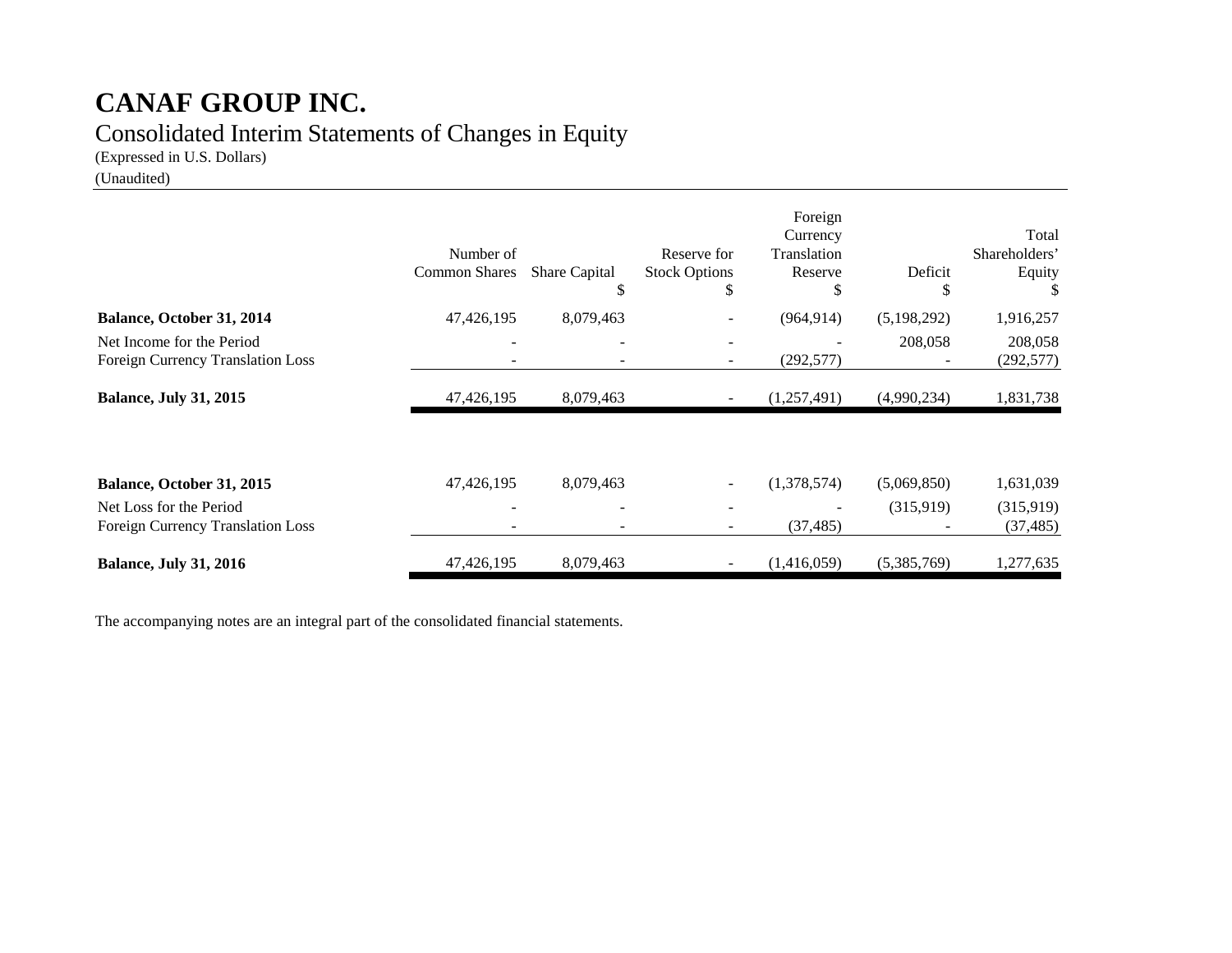### Consolidated Interim Statements of Cash Flows

(Expressed in U.S. Dollars)

(Unaudited)

|                                                   |              | Three Months Ended<br>July 31, |            |            | Nine Months Ended<br>July 31, |
|---------------------------------------------------|--------------|--------------------------------|------------|------------|-------------------------------|
|                                                   | <b>Notes</b> | 2016<br>\$                     | 2015<br>\$ | 2016<br>\$ | 2015<br>\$                    |
| <b>CASH PROVIDED BY (USED FOR):</b>               |              |                                |            |            |                               |
| <b>OPERATING ACTIVITIES</b>                       |              |                                |            |            |                               |
| Net Income (Loss) for the Period                  |              | 19,945                         | (45,901)   | (315,919)  | 208,058                       |
| Non-Cash Items<br>Depreciation - Cost of Sales    |              | 87,627                         | 89,760     | 254,989    | 244,305                       |
|                                                   |              | 107,572                        | 43,859     | (60, 930)  | 452,363                       |
| Changes in Non-Cash Working Capital Accounts      | 11(a)        | 57,697                         | 45,872     | 307,070    | 526,755                       |
|                                                   |              | 165,269                        | 89,731     | 246,140    | 979,118                       |
| <b>FINANCING ACTIVITIES</b>                       |              |                                |            |            |                               |
| Loan Payable<br>Principal Repayments of Bank Loan |              | (46,967)                       | (64, 547)  | (200,091)  | 1,116,919                     |
|                                                   |              | (46,967)                       | (64, 547)  | (200,091)  | 1,116,919                     |
| <b>INVESTING ACTIVITY</b>                         |              |                                |            |            |                               |
| Purchase of Property, Plant and Equipment         |              | (136, 924)                     | (375, 611) | (117, 102) | (1,266,065)                   |
| <b>INCREASE (DECREASE) IN CASH</b>                |              | (18, 622)                      | (350, 427) | (71, 053)  | 829,972                       |
| Effect of Exchange Rate Changes on Cash           |              | 28,437                         | (107, 352) | (37, 485)  | (292, 577)                    |
| Cash, Beginning of the Period                     |              | 762,969                        | 1,449,139  | 881,322    | 453,965                       |
| <b>CASH, END OF THE PERIOD</b>                    |              | 772,784                        | 991,360    | 772,784    | 991,360                       |

Supplemental Cash Flow Information (Note 11)

The accompanying notes are an integral part of the consolidated financial statements.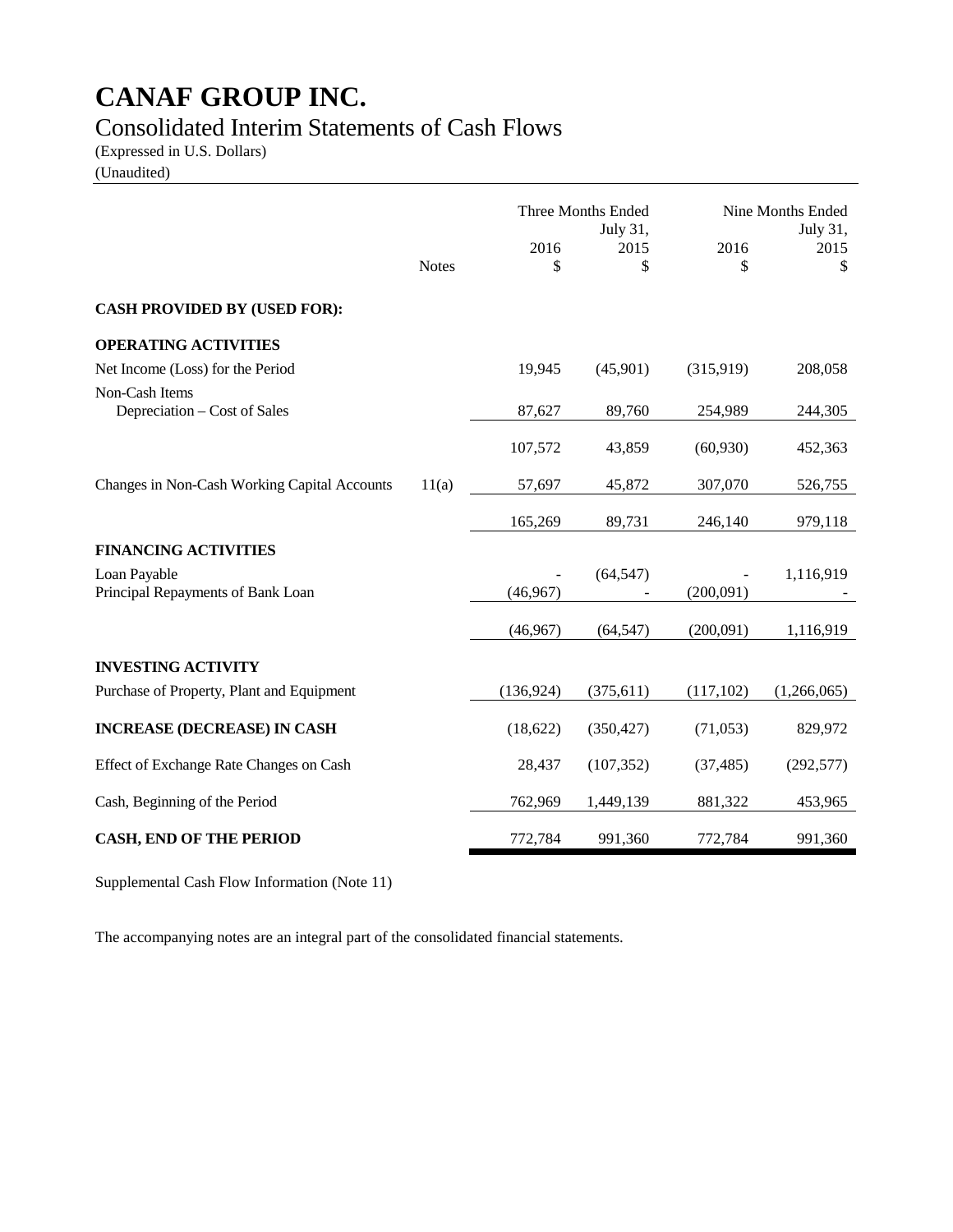For the Nine Months Ended July 31, 2016

(Expressed in U.S. Dollars)

(Unaudited)

### **NOTE 1 – NATURE OF OPERATIONS**

Canaf Group Inc. (the "Company") is incorporated in the Province of Alberta and owns and operates a coal processing plant in South Africa which processes coal and coal products into calcine, a coke substitute with a high carbon content.

The head office, principal address, and records office of the Company are located at Suite 500 – 666 Burrard Street, Vancouver, British Columbia, Canada, V6C 2P6.

These consolidated financial statements have been prepared in accordance with International Financial Reporting Standards ("IFRS") on the basis that the Company is a going concern and will be able to meet its obligations and continue its operations for its next fiscal year.

The Company's ability to continue as a going concern is dependent upon its ability to generate profitable operations from its coal processing business, which the Company has been able to achieve in the last four fiscal years. The Company has working capital of \$836,892 as at July 31, 2016. Management believes that the Company has sufficient cash resources to meet its obligations for at least twelve months from the end of the reporting period.

Sales of the Company are substantially derived from two customers, and as a result, the Company is economically dependent on these customers (Note 14). The Company is dependent on the operating cash flows from its coal processing business and the financial support of its shareholders and related parties to finance its operations and to discharge liabilities in the normal course of business. Loss of a customer or reduced sales from a customer may have a material adverse effect on the Company's financial condition.

#### **NOTE 2 – SIGNIFICANT ACCOUNTING POLICIES**

#### **a) Statement of Compliance**

The consolidated interim financial statements have been prepared in accordance to IAS 34 *Interim Financial Reporting* using accounting policies consistent with the International Financial Reporting Standards ("IFRSs") issued by the International Accounting Standards Board ("IASB") and Interpretations of the International Financial Reporting Interpretations Committee ("IFRIC").

These consolidated financial statements were approved and authorized for issue by the Board of Directors on September 23, 2016.

#### **b) Basis of Preparation**

These consolidated interim financial statements have been prepared on a historical cost basis. Cost is the fair value of the consideration given in exchange for net assets. These consolidated interim financial statements do not include all the information required for full annual financial statements. The consolidated interim financial statements should be read in conjunction with the Company's annual financial statements for the year ended October 31, 2015. The accounting policies, methods of computation and presentation applied in these financial statements are consistent with those of the previous financial year.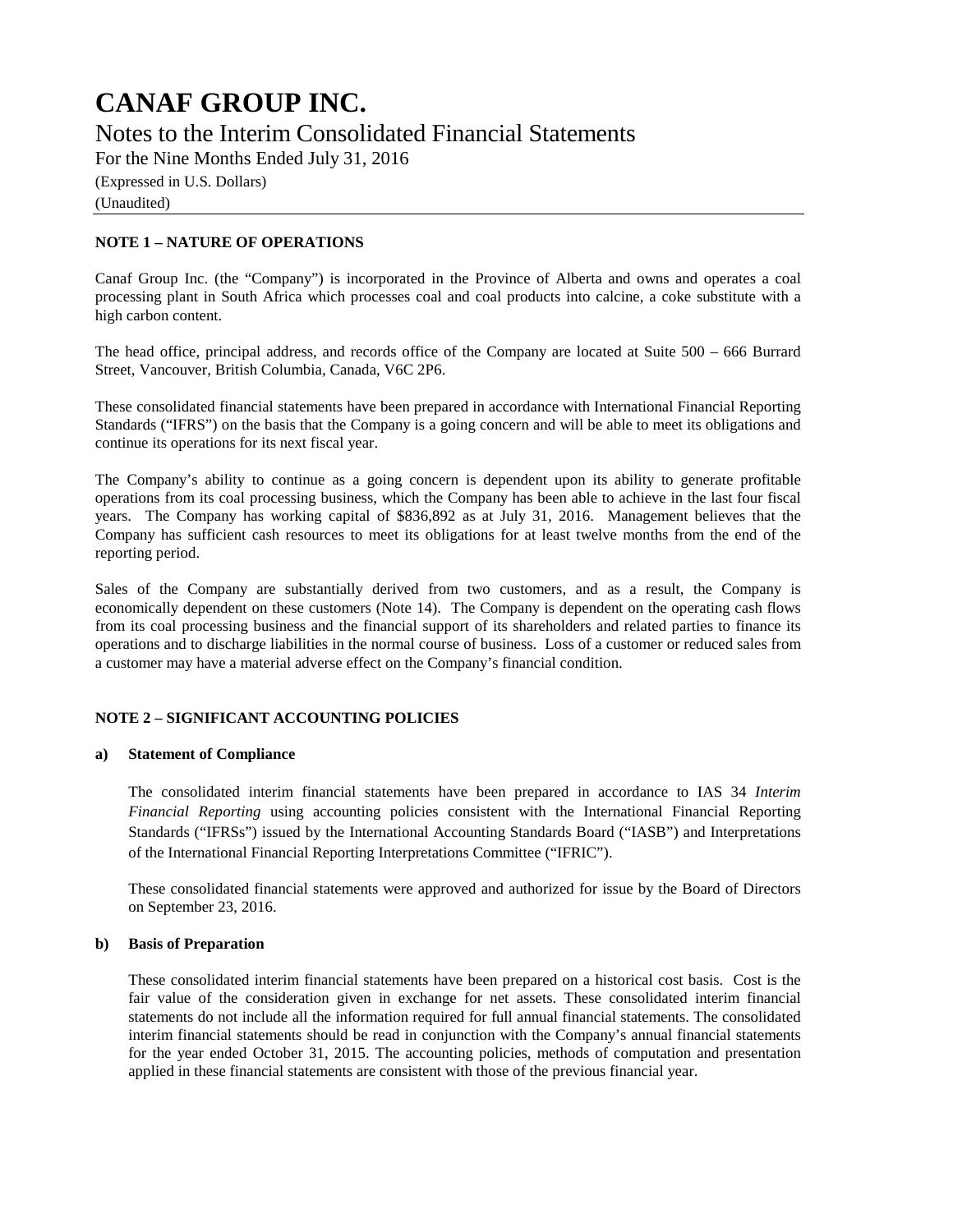For the Nine Months Ended July 31, 2016

(Expressed in U.S. Dollars)

(Unaudited)

### **NOTE 3 – ACCOUNTING STANDARDS ISSUED BUT NOT YET EFFECTIVE**

A number of new accounting standards, amendments to standards, and interpretations have been issued but not yet effective up the date of issuance of the Company's consolidated financial statements. The Company intends to adopt the following standards when it becomes effective.

#### **a) IFRS 9 – Financial Instruments**

IFRS 9 as issued reflects the first phase of the IASBs work on the replacement of IAS 39 and applies to classification and measurement of financial assets as defined in IAS 39. The standard was initially effective for annual periods beginning on or after January 1, 2013, but amendments to IFRS 9 Mandatory Effective Date of IFRS 9 and Transition Disclosures, issued in December 2011, moved the mandatory effective date to January 1, 2018. The Company has not yet determined the impact of this standard on its consolidated financial statements.

#### **b) IFRS 15 – Revenue from Contracts with Customers**

IFRS 15 clarifies the principles for recognizing revenue from contracts with customers. IFRS 15 will also result in enhanced disclosures about revenue, provide guidance for transactions that were not previously addressed comprehensively, and improve guidance for multiple-element arrangements. The standard is effective for annual periods beginning on or after January 1, 2018 and is to be applied retrospectively. The Company has not yet determined the impact of this standard on its consolidated financial statements.

#### **NOTE 4 – SALES TAX RECEIVABLE (PAYABLE)**

|                                                                                                  | July 31,<br>2016<br>\$ | October 31,<br>2015<br>\$ |
|--------------------------------------------------------------------------------------------------|------------------------|---------------------------|
| South African Value-Added Tax Receivable (Payable)<br>Canadian Goods and Services Tax Receivable | 4,670                  | 19,073<br>3,048           |
|                                                                                                  | 4,670                  | 22,121                    |
| <b>NOTE 5 - INVENTORIES</b>                                                                      |                        |                           |
| <b>Raw Materials</b><br>Finished Goods – Calcine                                                 | 87,129<br>80,845       | 227,843<br>284,157        |
|                                                                                                  | 167,974                | 512,000                   |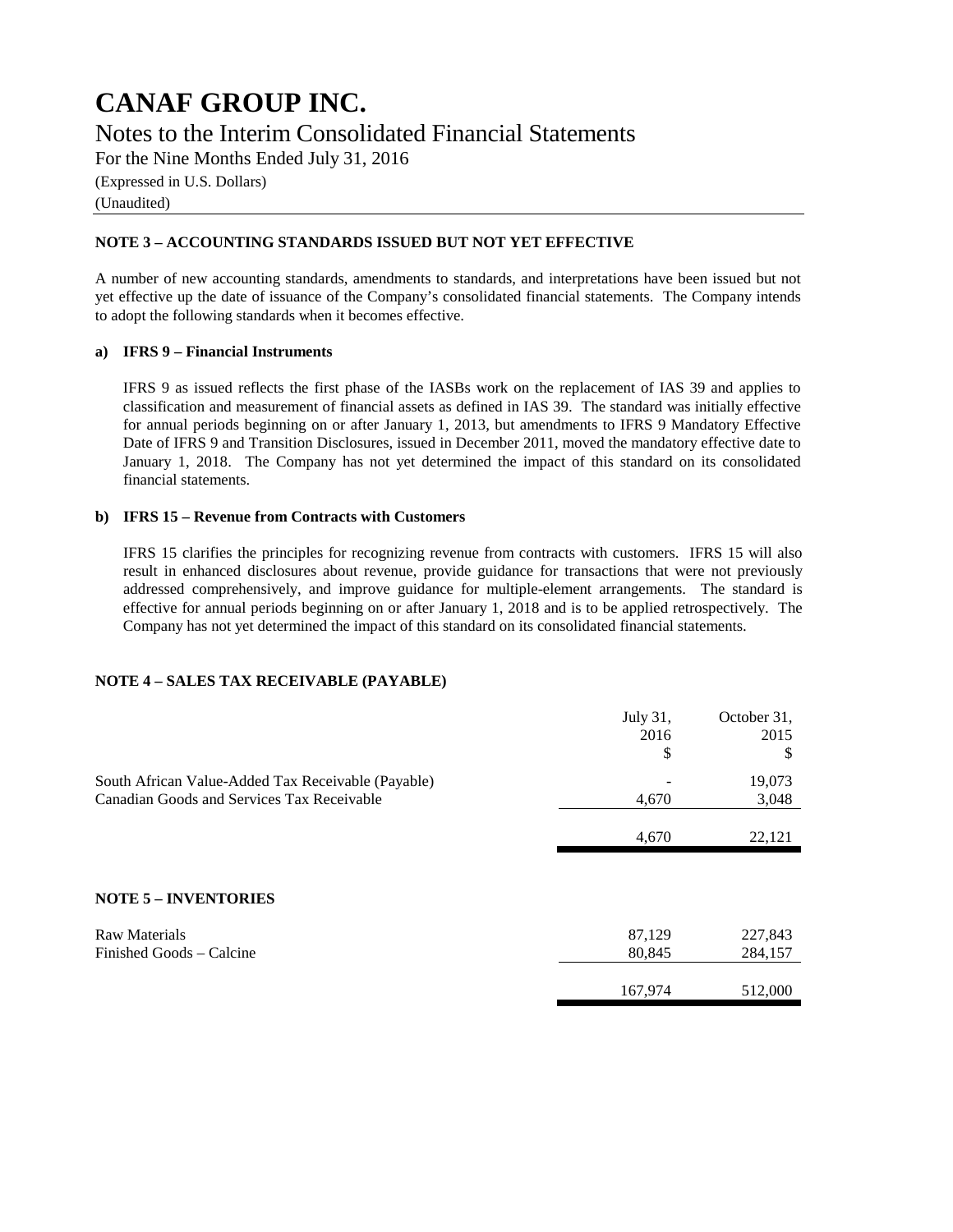### Notes to the Interim Consolidated Financial Statements

For the Nine Months Ended July 31, 2016

(Expressed in U.S. Dollars)

(Unaudited)

### **NOTE 6 – PROPERTY, PLANT AND EQUIPMENT**

|                                              | Land<br>S                     | <b>Building</b> | Computer<br>Equipment<br>\$ | Leasehold<br>Improvements<br>\$ | Office<br>Equipment<br>\$ | Plant and<br>Equipment<br>\$ | Vehicles<br>\$ | Total<br>-S         |
|----------------------------------------------|-------------------------------|-----------------|-----------------------------|---------------------------------|---------------------------|------------------------------|----------------|---------------------|
| <b>COST</b>                                  |                               |                 |                             |                                 |                           |                              |                |                     |
| Balance, October 31, 2015                    | 7,232                         | 74,159          | 14,736                      | 166,482                         | 11,149                    | 4,418,886                    | 99,702         | 4,792,346           |
| Additions<br>Foreign Currency Translation    |                               | (390)           | 821<br>(71)                 | (798)                           | 709<br>(36)               | 141,262<br>(9,741)           | (264)          | 142,792<br>(11,300) |
| <b>Balance, July 31, 2016</b>                | 7,232                         | 73,769          | 15,486                      | 165,684                         | 11,822                    | 4,550,407                    | 99,438         | 4,923,838           |
| <b>ACCUMULATED DEPRECIATION</b>              |                               |                 |                             |                                 |                           |                              |                |                     |
| Balance, October 31, 2015                    |                               | 4,944           | 14,494                      | 144,606                         | 9,834                     | 3,177,164                    | 66,191         | 3,417,233           |
| Depreciation<br>Foreign Currency Translation | $\overline{\phantom{0}}$<br>۰ | 1,018<br>65     | 178<br>(56)                 | 9,841<br>165                    | 550                       | 236,999<br>13,764            | 6,403<br>451   | 254,989<br>14,390   |
| <b>Balance, July 31, 2016</b>                |                               | 6,027           | 14,616                      | 154,612                         | 10,385                    | 3,427,927                    | 73,045         | 3,686,612           |
| <b>NET BOOK VALUE</b>                        |                               |                 |                             |                                 |                           |                              |                |                     |
| October 31, 2015                             | 7,232                         | 69,215          | 242                         | 21,876                          | 1,315                     | 1,241,722                    | 33,511         | 1,375,113           |
| <b>July 31, 2016</b>                         | 7,232                         | 67,742          | 870                         | 11,072                          | 1,437                     | 1,122,480                    | 26,393         | 1,237,226           |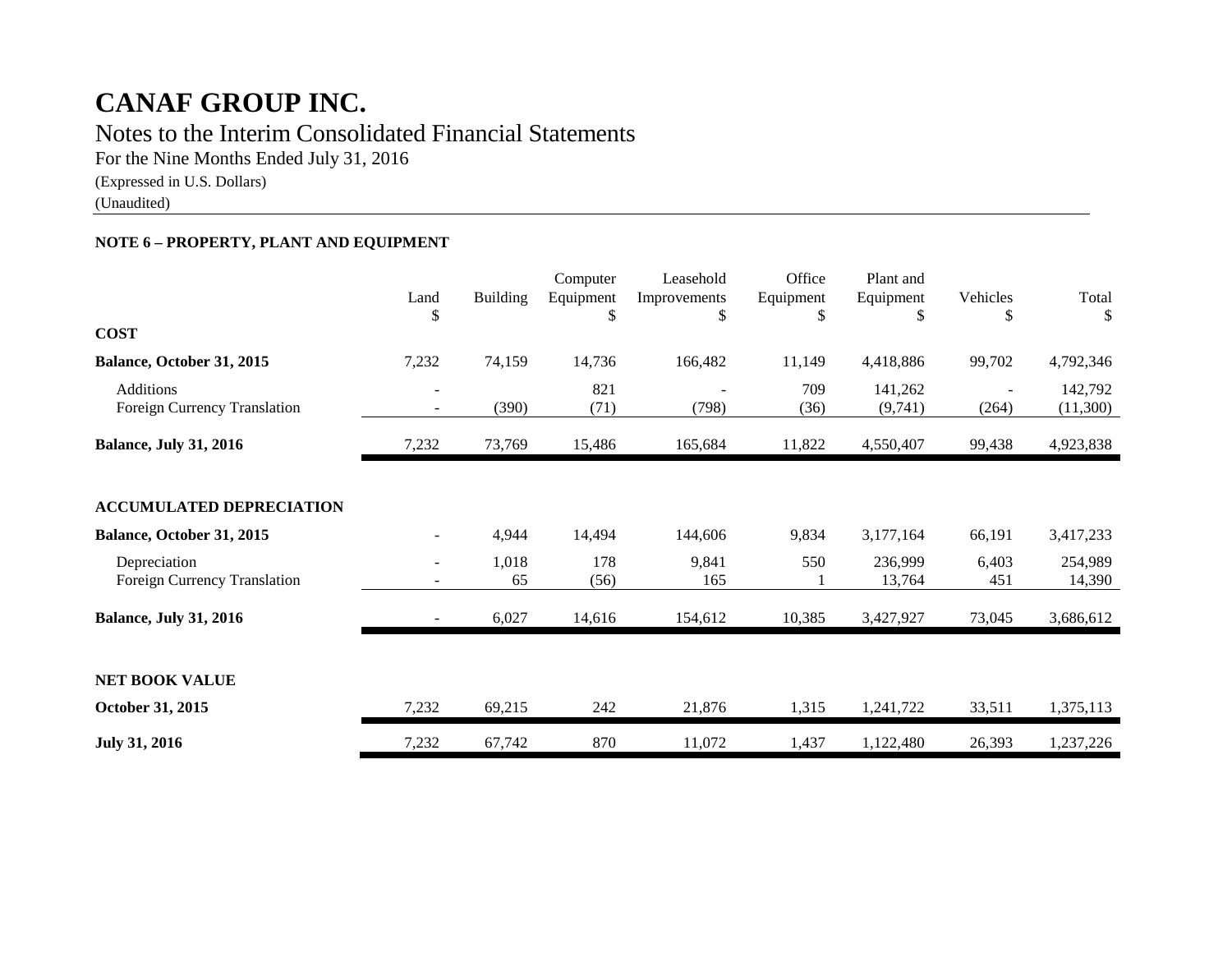Notes to the Interim Consolidated Financial Statements

For the Nine Months Ended July 31, 2016

(Expressed in U.S. Dollars)

(Unaudited)

### **NOTE 7 – TRADE AND OTHER PAYABLES**

|                              | July 31, | October 31, |
|------------------------------|----------|-------------|
|                              | 2016     | 2015        |
|                              | \$       | \$          |
| <b>Trade Payables</b>        | 492,839  | 733,776     |
| <b>Accrued Liability</b>     | 16,000   | 27,500      |
|                              |          |             |
|                              | 508,839  | 761,276     |
|                              |          |             |
|                              |          |             |
| <b>NOTE 8 - BANK LOAN</b>    |          |             |
| <b>Bank Loan</b>             | 750,046  | 950,137     |
| <b>Less: Current Portion</b> | (85,230) | (341, 278)  |
|                              |          |             |
|                              | 664,816  | 608,859     |

The bank loan is subject to interest at 9.25% per annum, repayable over 42 months in blended monthly payments of Rand 393,235 (\$28,440 translated at year-end exchange rate), and is secured by an instalment sale agreement on the Company's new furnace acquired with the proceeds from the loan. During the period ended July 31, 2016, the Company incurred interest expense totaling \$55,661, (October 31, 2015 – 78,045).

#### **NOTE 9 – SHARE CAPITAL**

The Company is authorized to issue an unlimited number of common shares without par value. As at July 31, 2016, the Company had 47,426,195 common shares issued and outstanding as presented in the consolidated statements of changes in shareholders' equity. There are no stock options and share purchase warrants outstanding as at October 31, 2015 and April 30, 2016.

### **NOTE 10 – RELATED PARTY TRANSACTIONS**

Key management includes directors (executive and non-executive) and senior management, including our Chief Executive Officer ("CEO") and Chief Financial Officer ("CFO"). The remuneration of key management personnel during the periods ended July 31, 2016 and 2015 follows:

- a) During the period ended July 31, 2016, the Company incurred accounting fees of \$30,434 (2015 \$34,182) to an Officer (also a Director) of the Company for administration and bookkeeping services.
- b) During the period ended July 31, 2016, the Company incurred consulting fees of \$51,677 (2015 \$54,163) to an Officer (also a Director) of the Company for administration and management services.
- d) The Company paid management fees of \$156,035 (2015 \$98,567) to three Directors of the Company for administration and management services in relation to the Company's coal processing business in South Africa.

All related party transactions were in the normal course of operations and were measured at the exchange value, which represented the amount of consideration established and agreed to by the related parties.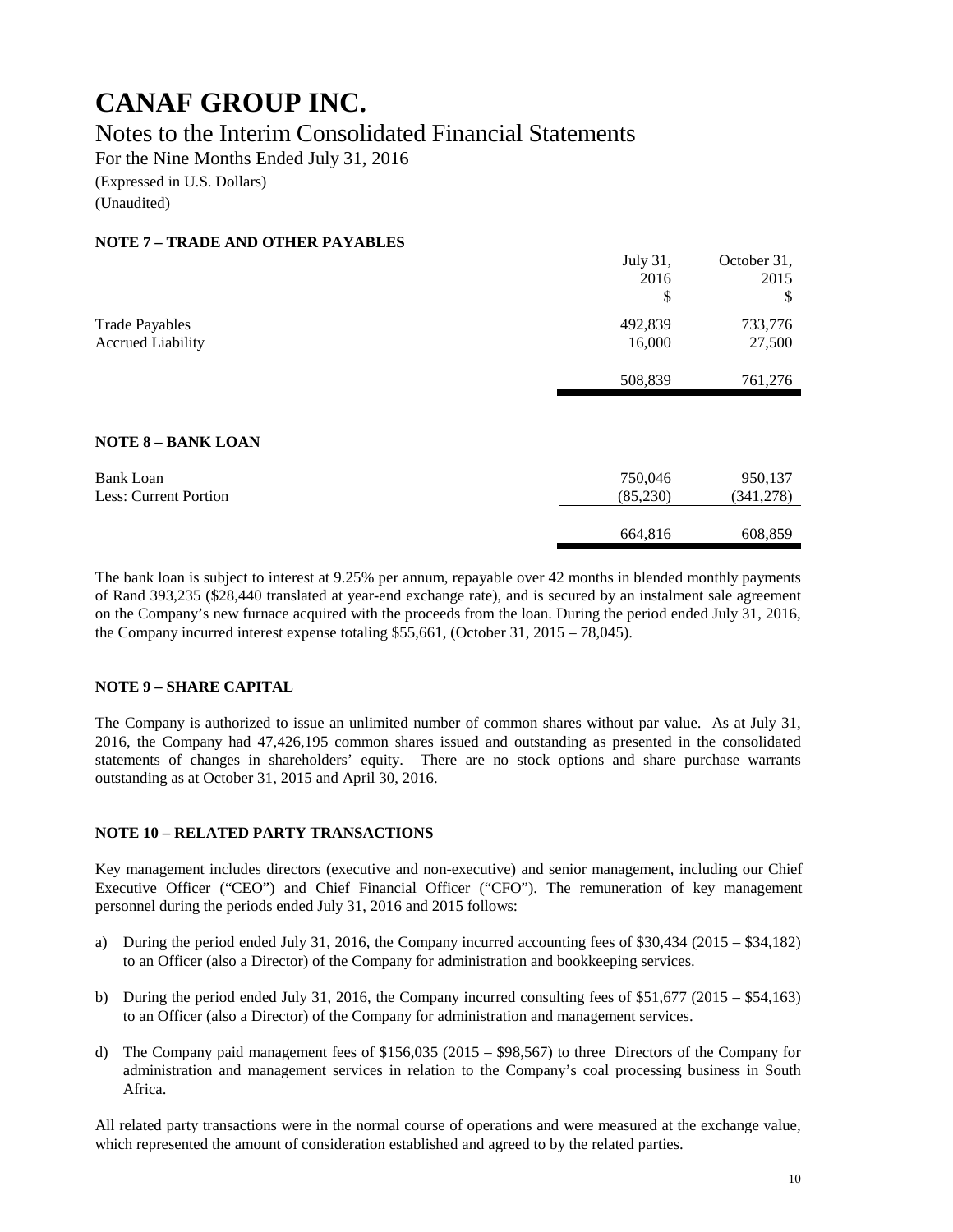Notes to the Interim Consolidated Financial Statements

For the Nine Months Ended July 31, 2016

(Expressed in U.S. Dollars)

(Unaudited)

### **NOTE 11 – SUPPLEMENTAL CASH FLOW INFORMATION**

### **a) Change in Non-Cash Working Capital Accounts**

|    |                               |            | Three Months Ended | Nine Months Ended |           |  |
|----|-------------------------------|------------|--------------------|-------------------|-----------|--|
|    |                               |            | July 31,           |                   | July 31,  |  |
|    |                               | 2016       | 2015               |                   | 2015      |  |
|    |                               | \$         | \$                 | \$                | S         |  |
|    | <b>Trade Receivables</b>      | (211, 444) | 515,668            | 181,088           | 1,439,231 |  |
|    | Sales Tax Receivable          | (78)       | (20, 160)          | 17,451            | (20,160)  |  |
|    | Inventories                   | 191,889    | 11,206             | 344,026           | (103,790) |  |
|    | Prepaid Expenses and Deposits | 2,429      | 4,339              | 372               | 3,380     |  |
|    | Trade and Other Payables      | 93,119     | (465,926)          | (252, 437)        | (837,599) |  |
|    | Sales Tax Payable             | 3,386      | (21, 687)          | 13,295            | (32, 374) |  |
|    | Income Tax Payable            | (21, 604)  | 22,432             | 3,275             | 78,067    |  |
|    |                               |            |                    |                   |           |  |
|    |                               | 57,697     | 45,872             | 307,070           | 526,755   |  |
|    |                               |            |                    |                   |           |  |
| b) | <b>Other Items</b>            |            |                    |                   |           |  |
|    | <b>Interest Paid</b>          | 17,288     | 26,421             | 56,661            | 52,692    |  |
|    | <b>Interest Received</b>      | 2,848      | 2,922              | 4,921             | 6,598     |  |

### **NOTE 12 – COST OF SALES**

|                                         | Three Months Ended |           | Nine Months Ended |            |  |
|-----------------------------------------|--------------------|-----------|-------------------|------------|--|
|                                         |                    | July 31,  |                   | July 31,   |  |
|                                         | 2016               | 2015      | 2016              | 2015       |  |
|                                         | \$                 | \$        | \$                | \$         |  |
| Inventories, Beginning of the Period    | 359,863            | 470,884   | 512,000           | 355,888    |  |
| Analysis Fees                           | 5,330              | 3,690     | 12,044            | 18,917     |  |
| Depreciation                            | 87,627             | 89,760    | 254,989           | 244,305    |  |
| Electricity                             | 24,250             | 90,780    | 87,587            | 350,107    |  |
| Fuel, Oil and Lubricants                | 2,885              | 6,920     | 7,387             | 20,233     |  |
| <b>Machinery Rent</b>                   | 40,846             | 3,596     | 92,088            | 21,373     |  |
| <b>Medical Expenses</b>                 | 35                 | 673       | 1,551             | 3,548      |  |
| <b>Product Purchases</b>                | 517,011            | 1,446,051 | 1,581,593         | 5,566,233  |  |
| Professional and Project Management Fee |                    | 4,158     | 11,480            | 27,119     |  |
| Protective Clothing                     | 2,640              | 3,638     | 5,492             | 9,331      |  |
| <b>Provident Fund</b>                   | 2,661              | 3,388     | 7,979             | 10,338     |  |
| Repairs and Maintenance                 | 39,479             | 19,977    | 108,734           | 185,269    |  |
| Salaries, Wages and Labour              | 71,548             | 77,681    | 213,394           | 265,804    |  |
| Transportation                          | 41,415             | 210,749   | 180,655           | 799,132    |  |
| Foreign Exchange Gain/Loss              |                    | (10,071)  | (10,670)          | (41, 122)  |  |
| Inventories, End of the Period          | (167, 974)         | (474,880) | (167, 974)        | (474, 880) |  |
|                                         | 1,027,616          | 1,946,994 | 2,898,329         | 7,361,595  |  |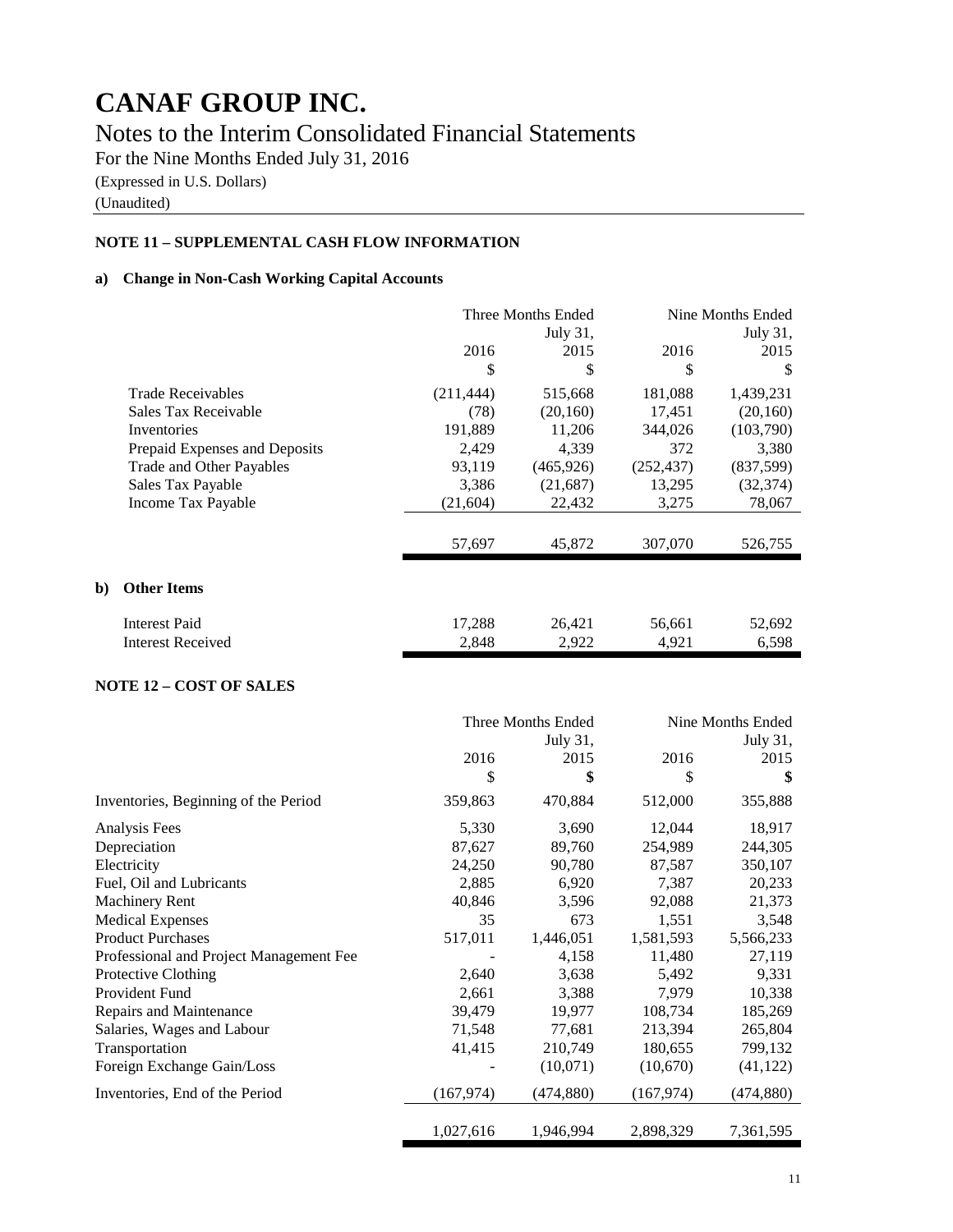Notes to the Interim Consolidated Financial Statements

For the Nine Months Ended July 31, 2016

(Expressed in U.S. Dollars)

(Unaudited)

### **NOTE 13 – GENERAL AND ADMINISTRATIVE EXPENSES**

|                                       | Three Months Ended |          | Nine Months Ended |         |
|---------------------------------------|--------------------|----------|-------------------|---------|
|                                       |                    | July 31, | July 31,          |         |
|                                       | 2016               | 2015     | 2016              | 2015    |
|                                       | \$                 | \$       | \$                | S       |
| Bank Charges and Interest             | 688                | 1.004    | 2,171             | 4,177   |
| <b>Consulting Fees</b>                | 17,046             | 17,944   | 51,677            | 54,163  |
| <b>Management Fees</b>                | 23,319             | 28,479   | 74.415            | 98,567  |
| Office, Insurance and Sundry          | 11,425             | 16.471   | 34,521            | 71,946  |
| <b>Professional Fees</b>              | 21,262             | 21,609   | 58,022            | 75,164  |
| Promotion                             | 340                | 99       | 665               | 448     |
| Telephone                             | 3,942              | 3,354    | 11,025            | 11,682  |
| <b>Transfer Agent and Filing Fees</b> | 724                | 3,673    | 6,752             | 9,771   |
| Travel                                | 7,706              | 13,637   | 23,881            | 37,762  |
|                                       | 86.452             | 106.270  | 263.129           | 363,680 |

### **NOTE 14 – ECONOMIC DEPENDENCE**

Sales from the Company's South African coal processing business are substantially derived from two customers and as a result, the Company is economically dependent on these customers. The Company's exposure to credit risk is limited to the carrying value of its accounts receivable. As at July 31, 2016, trade receivables of \$513,819 were due from these customers and were collected subsequent to period-end.

### **NOTE 15 – COMMITMENT**

The Company has an agreement to lease premises for its coal processing plant in South Africa for a term of ten years, expiring on December 31, 2020. The agreement offers the Company, in lieu of rent, feedstock coal to be delivered to its adjacent premises, which it purchases at market price. Should the Company decide to purchase feedstock coal from an alternative supplier which the lessor is otherwise able to provide, then a monthly rent of Rand 200,000 (\$14,465) is payable. To date, the Company has not been required to pay any rent for the premises as it has continued to purchase feedstock coal from the landlord.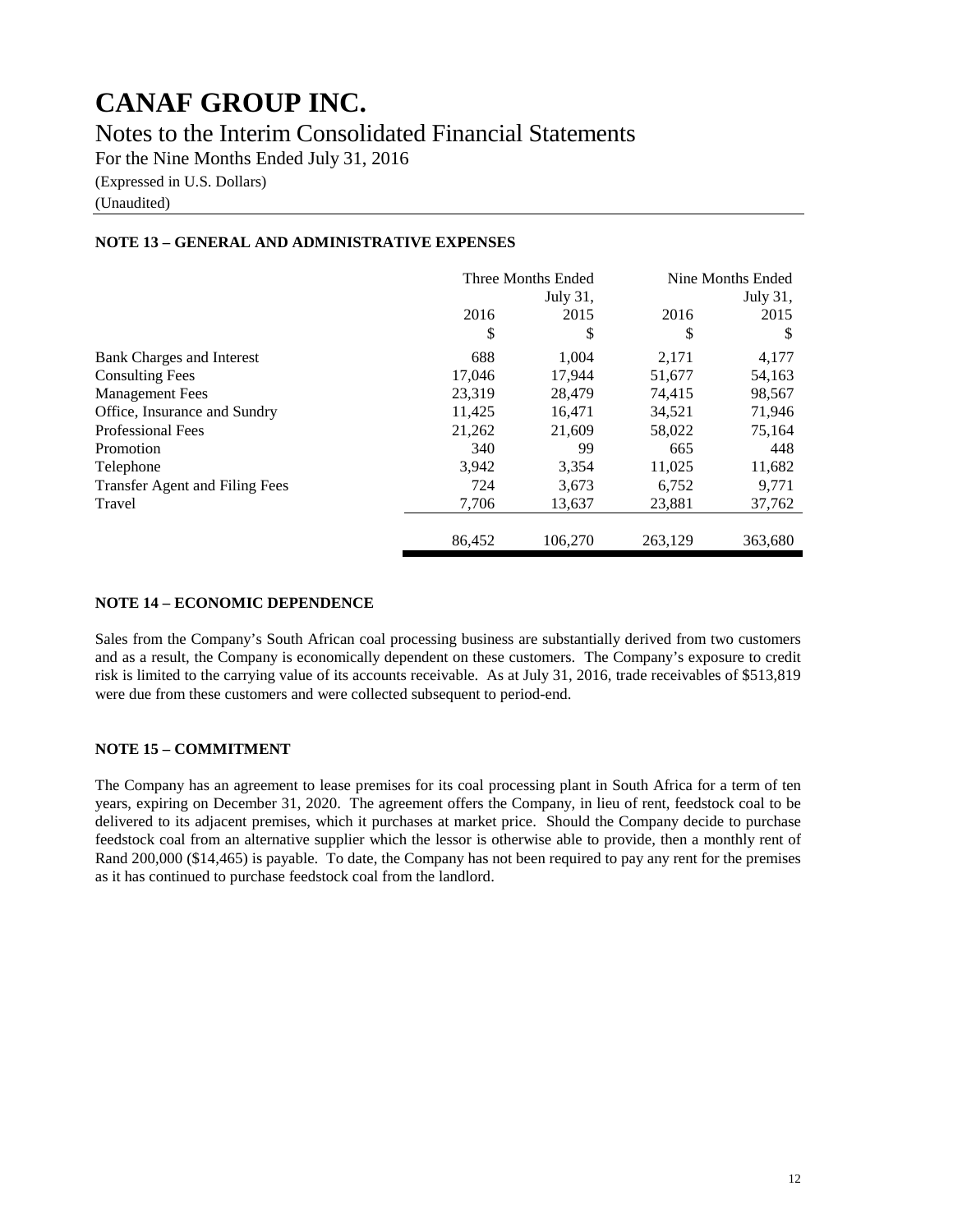For the Nine Months Ended July 31, 2016

(Expressed in U.S. Dollars)

(Unaudited)

### **NOTE 16 – SEGMENT INFORMATION**

The Company operates in two reportable operating segments: the head office operations in Canada and the coal processing business in South Africa.

|                                                                      | Canada     | South Africa     | Total            |
|----------------------------------------------------------------------|------------|------------------|------------------|
| <b>July 31, 2016</b>                                                 | \$         | \$               | \$               |
| Net (Loss) Income for the Period                                     | (128, 247) | (187, 672)       | (315,919)        |
| Revenues (Note 14)                                                   |            | 2,0907,198       | 2,0907,198       |
| Gross Profit (Loss)                                                  |            | (2,898,329)      | (2,898,329)      |
| Depreciation – Cost of Sales                                         |            | 254,989          | 254,989          |
| <b>Interest Expense</b>                                              |            | 55,661           | 55,661           |
| Deferred Income Taxes Expense                                        |            | 10,919           | 10,919           |
| <b>Current Assets</b>                                                | 56,822     | 1,428,814        | 1,485,636        |
| Property, Plant and Equipment                                        |            | 1,237,226        | 1,237,226        |
| <b>Intangible Assets</b>                                             |            | 1                | 1                |
| <b>Total Assets</b>                                                  | 56,822     | 2,666,041        | 2,722,863        |
| October 31, 2015                                                     |            |                  |                  |
| Net (Loss) Income for the Year                                       | (228, 537) | 356,979          | 128,442          |
| Revenues (Note 14)                                                   |            | 9,156,927        | 9,156,927        |
| <b>Gross Profit</b>                                                  |            | 791,044          | 791,044          |
| Depreciation – Cost of Sales                                         |            | 344,404          | 344,404          |
| <b>Interest Expense</b>                                              |            | 78,045           | 78,045           |
| <b>Current Income Taxes Expense</b><br>Deferred Income Taxes Expense | 34,713     | 42,820<br>90,626 | 77,533<br>90,626 |
|                                                                      |            |                  |                  |
| <b>Current Assets</b>                                                | 47,624     | 2,089,488        | 2,137,112        |
| Property, Plant and Equipment                                        |            | 1,375,113        | 1,375,113        |
| <b>Intangible Assets</b>                                             |            |                  | 1                |
| <b>Total Assets</b>                                                  | 47,624     | 3,464,602        | 3,512,226        |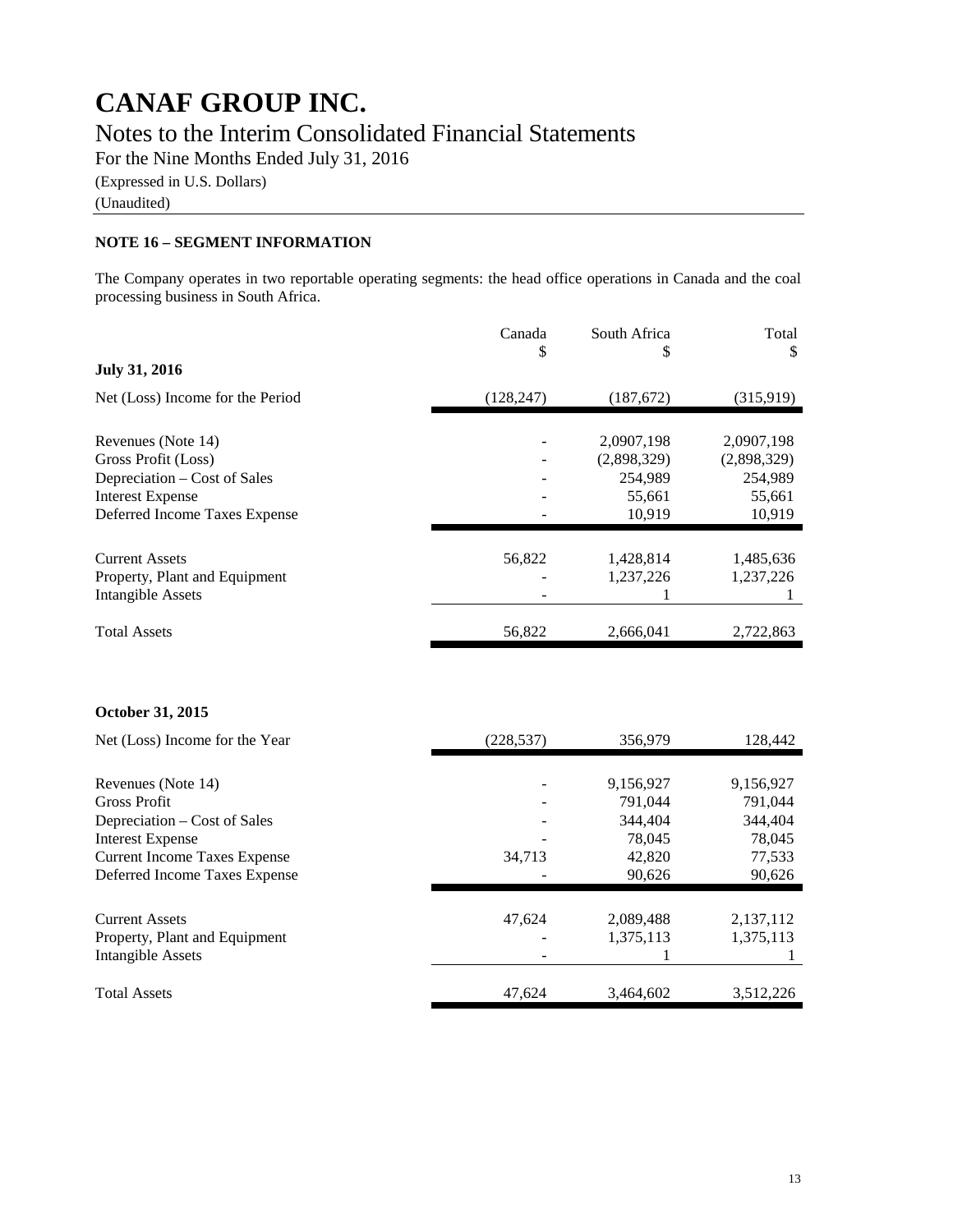### **CANAF GROUP INC.** Notes to the Interim Consolidated Financial Statements For the Nine Months Ended July 31, 2016

(Expressed in U.S. Dollars) (Unaudited)

### **NOTE 17 – CAPITAL RISK MANAGEMENT**

The Company's objectives in managing its capital are to ensure adequate resources are available to fund its coal processing business in South Africa, to seek out and acquire new projects of merit, and to safeguard its ability to continue as a going concern. The Company manages its share capital as capital, which as at July 31, 2016, totalled \$8,079,463 (2015 – \$8,079,463).

The Company manages its capital structure in a manner that provides sufficient funding for operational and capital expenditure activities. Funds are secured through the sale of calcine in South Africa and, when necessary, through debt funding or equity capital raised by means of private placements. There can be no assurances that the Company will be able to obtain debt or equity capital in the case of operating cash deficits.

The Company may, from time to time, invest capital that is surplus to immediate operational needs in short-term, liquid, and highly rated financial instruments held with major financial institutions, or in marketable securities. The Company may also, from time to time, enter into forward foreign exchange and commodity price contracts to hedge a portion of its exposure to movements in foreign exchange and commodity prices.

The Company has no externally imposed capital requirements and has not paid or declared any dividends since the date of incorporation, nor are any contemplated in the foreseeable future. There were no changes in the Company's approach to capital management during the period ended July 31, 2016.

### **NOTE 18 – FINANCIAL RISK MANAGEMENT OBJECTIVES AND POLICIES**

The Company is exposed to various risks in relation to financial instruments. The Company's financial assets and liabilities by category are summarized in Note 2(o) of the Company's annual financial statements for the year ended October 31, 2015. The Company's risk management is coordinated at its head office in Canada in close co-operation with the board of directors and focuses on actively securing the Company's short to medium-term cash flows and raising finances for the Company's capital expenditure program. The Company does not actively engage in the trading of financial assets for speculative purposes. The most significant financial risks to which the Company is exposed are described below.

#### **a) Foreign Currency Risk**

Foreign exchange risk arises because of fluctuations in exchange rates. The Company conducts a significant portion of its business activities in foreign currencies. The Company's subsidiaries, principally located in South Africa, routinely transact in the local currency, exposing the Company to potential foreign exchange risk in its financial position and cash flows.

The assets, liabilities, revenue and expenses that are denominated in foreign currencies will be affected by changes in the exchange rate between the United States dollar and these foreign currencies. The Company has outstanding debt obligations that are payable in South African Rand. The Company does not currently use financial instruments to mitigate this risk.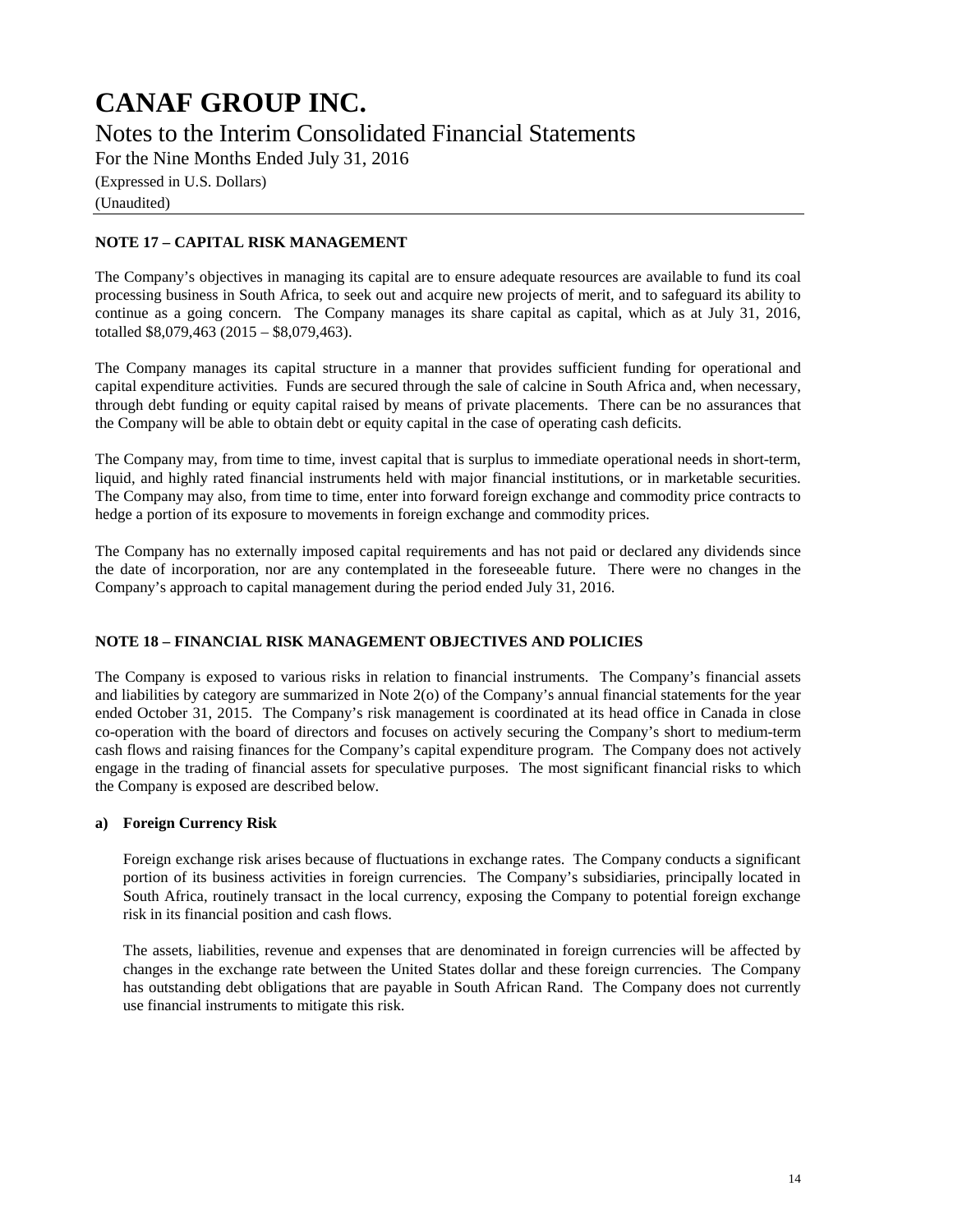### **CANAF GROUP INC.** Notes to the Interim Consolidated Financial Statements For the Nine Months Ended July 31, 2016 (Expressed in U.S. Dollars) (Unaudited)

#### **NOTE 18 – FINANCIAL RISK MANAGEMENT OBJECTIVES AND POLICIES (Continued)**

#### **b) Credit Risk**

Credit risk is the risk of loss associated with a counterparty's inability to fulfill its payment obligations. The Company limits its exposure to credit loss for cash by placing its cash with high quality financial institutions and for trade receivables by performing standard credit checks. The credit risk for cash and trade receivables is considered negligible since the counterparties are reputable banks with high quality external credit ratings and customers with no history of default.

The Company has credit risk exposure related to its economic dependence on two customers for its calcine sales (Note 14). The Company has assessed its exposure to credit risk and has determined that no significant risk exists from these concentrations of credit.

#### **c) Liquidity Risk**

Liquidity risk is the risk that the Company will not be able to meet its financial obligations when they become due. The Company ensures, as far as reasonably possible, that it will have sufficient capital in order to meet short-term business requirements, after taking into account cash flows from operations and the Company's holdings of cash. The Company has working capital of \$836,892 as at July 31, 2016. There can be no assurance that the Company will continue to be successful with generating and maintaining profitable operations or will be able to secure future debt or equity financing for its working capital and expansion activities.

### **d) Interest Rate Risk**

Interest rate risk is the risk that future cash flows will fluctuate as a result of changes in market interest rates. Interest on the Company's bank loan is based on fixed rates, and as such, the Company is not exposed to significant interest rate risk.

#### **e) Commodity Price Risk**

The Company's revenues, earnings and cash flows are directly related to the volume and price of calcine sold and are sensitive to changes in market prices over which it has little or no control. The Company has the ability to address its price-related exposure through the use of sales contracts.